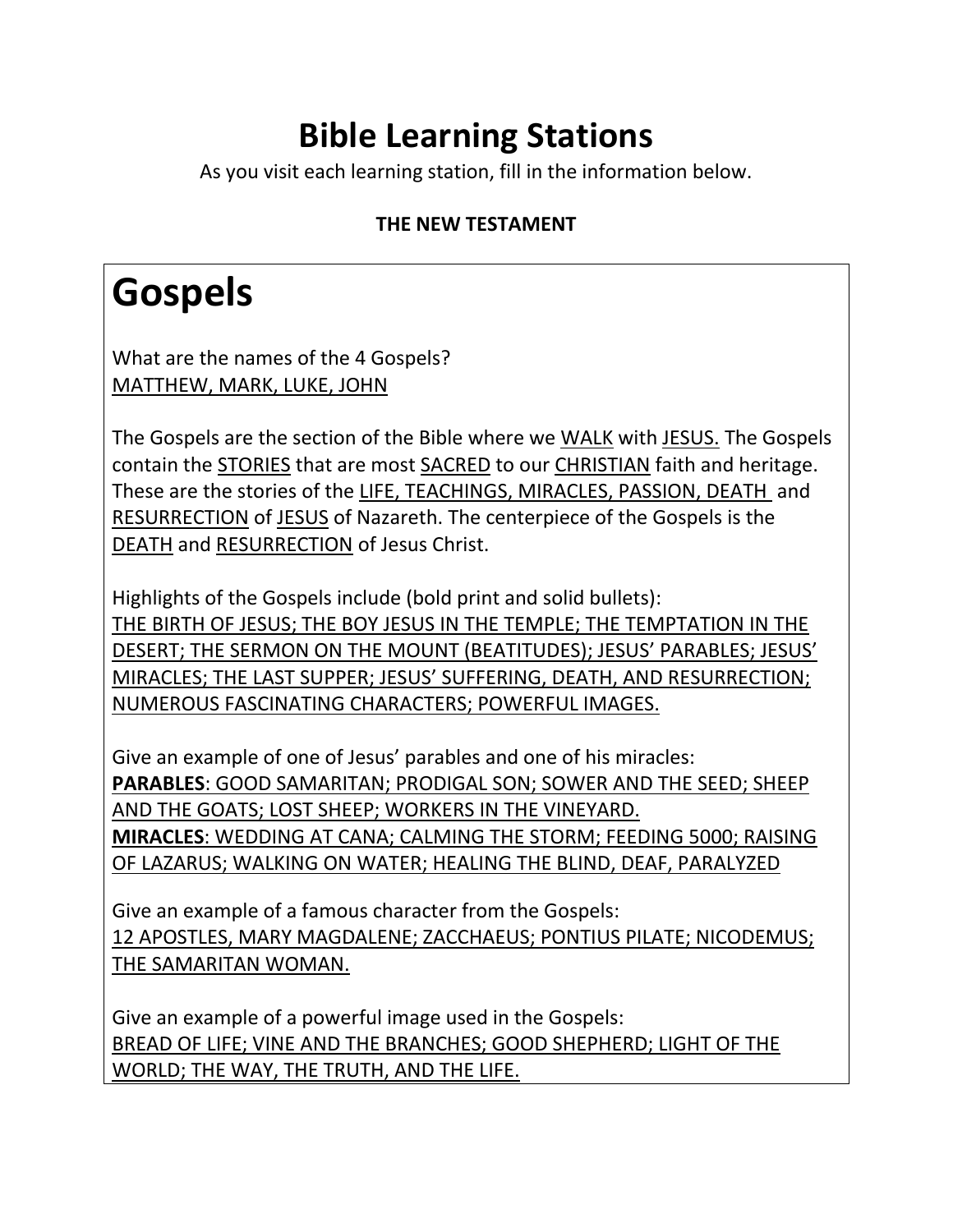# **Acts of the Apostles**

The Acts of the Apostles tells of the experience of the early CHRISTIAN COMMUNITY.

The Acts of the Apostles is a **SEQUEL** to the Gospel of LUKE.

The centerpiece of the Acts of the Apostles is the coming of the HOLY SPIRIT on PENTECOST.

Highlights of the Acts of the Apostles include: JESUS' ASCENSION; THE COMING OF THE HOLY SPIRIT ON PENTECOST; DESCRIPTIONS OF THE EARLY CHURCH SHARING ALL THINGS IN COMMON; THE CONVERSION OF SAUL; THE MISSIONARY TRIPS OF ST. PAUL; ST. PAUL SHIPWRECKED.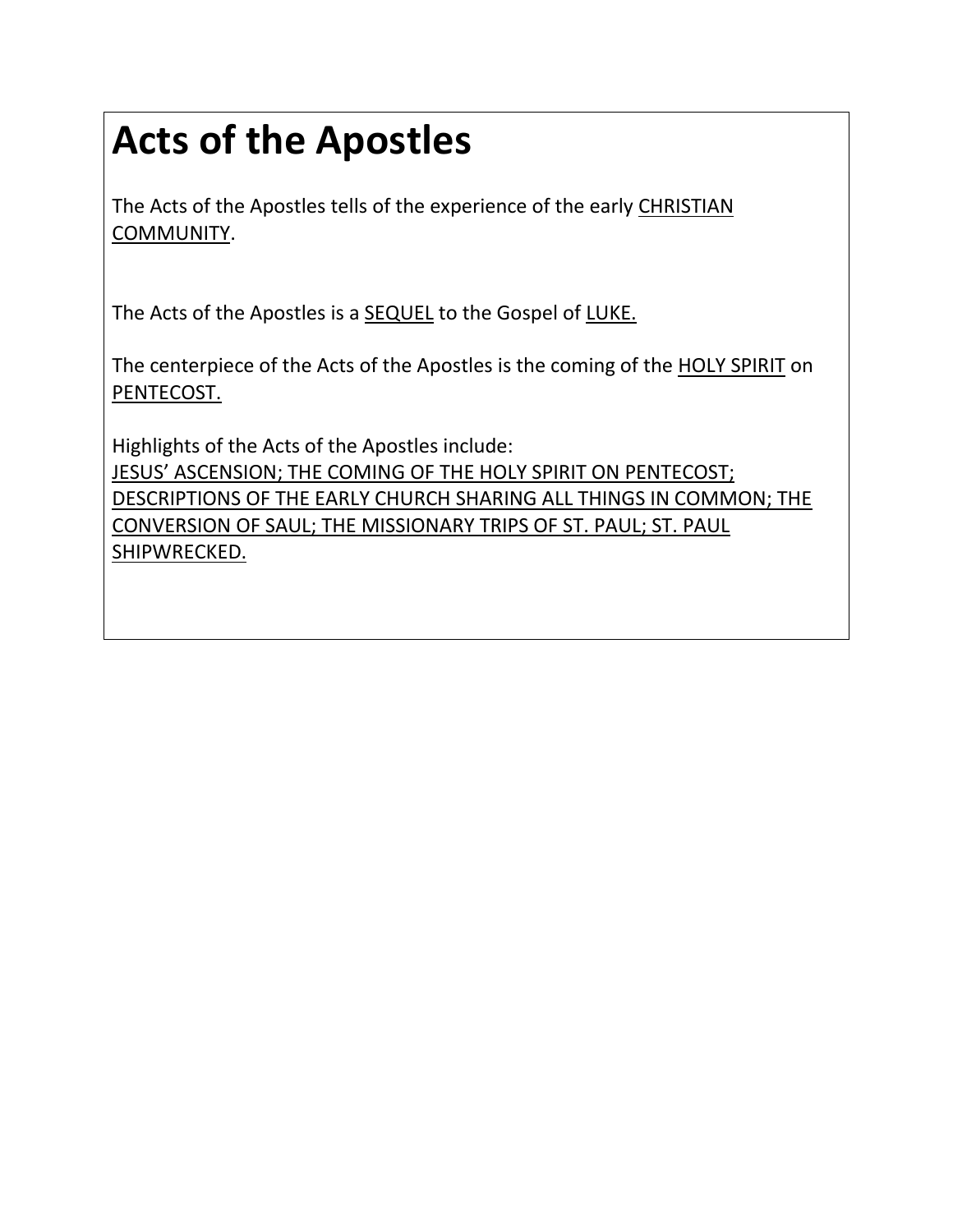#### **The Letters**

What are the names of the 21 Letters?

| Romans                     | 1 Thessalonians     | James               |
|----------------------------|---------------------|---------------------|
| 1 Corinthians<br>$\bullet$ | 2 Thessalonians     | 1 Peter             |
| 2 Corinthians              | $\bullet$ 1 Timothy | 2 Peter             |
| Galatians                  | 2 Timothy           | 1 John<br>$\bullet$ |
| Ephesians                  | Titus               | 2 John              |
| Philippians                | Philemon            | 3 John              |
| Colossians                 | <b>Hebrews</b>      | Jude                |
|                            |                     |                     |

The Letters are also known as EPISTLES They represent the COMMUNICATIONS of the early Church.

A little more than half of the 21 Letters are attributed to ST. PAUL

Write three examples of verses from the Letters and identify which Letter it is from:

"If God is for us, who can be against?" (Rom 8); "Faith, hope, and love remain, but the greatest of these is love." (1Cor 14); "Whoever is in Christ is a new creation." (2Cor 5); "For all of you who were baptized into Christ, have clothed yourselves with Christ." (Gal 3); "For we are God's handiwork..." (Eph 2); "...that at the name of Jesus, every knee should bend…" (Phil 2); "Rejoice always! Pray without ceasing."(1Thes 5); "I have competed well; I have finished the race; I have kept the faith." (2Tim 4); "Do not be carried away by all kinds of strange teaching." (Heb 13); "Be doers of the word and not hearers only." (Jas 1); "Cast all your worries upon him because he cares for you." (1Pt 5); "God is love, and whoever remains in love remains in God and God in him." (1Jn 4)